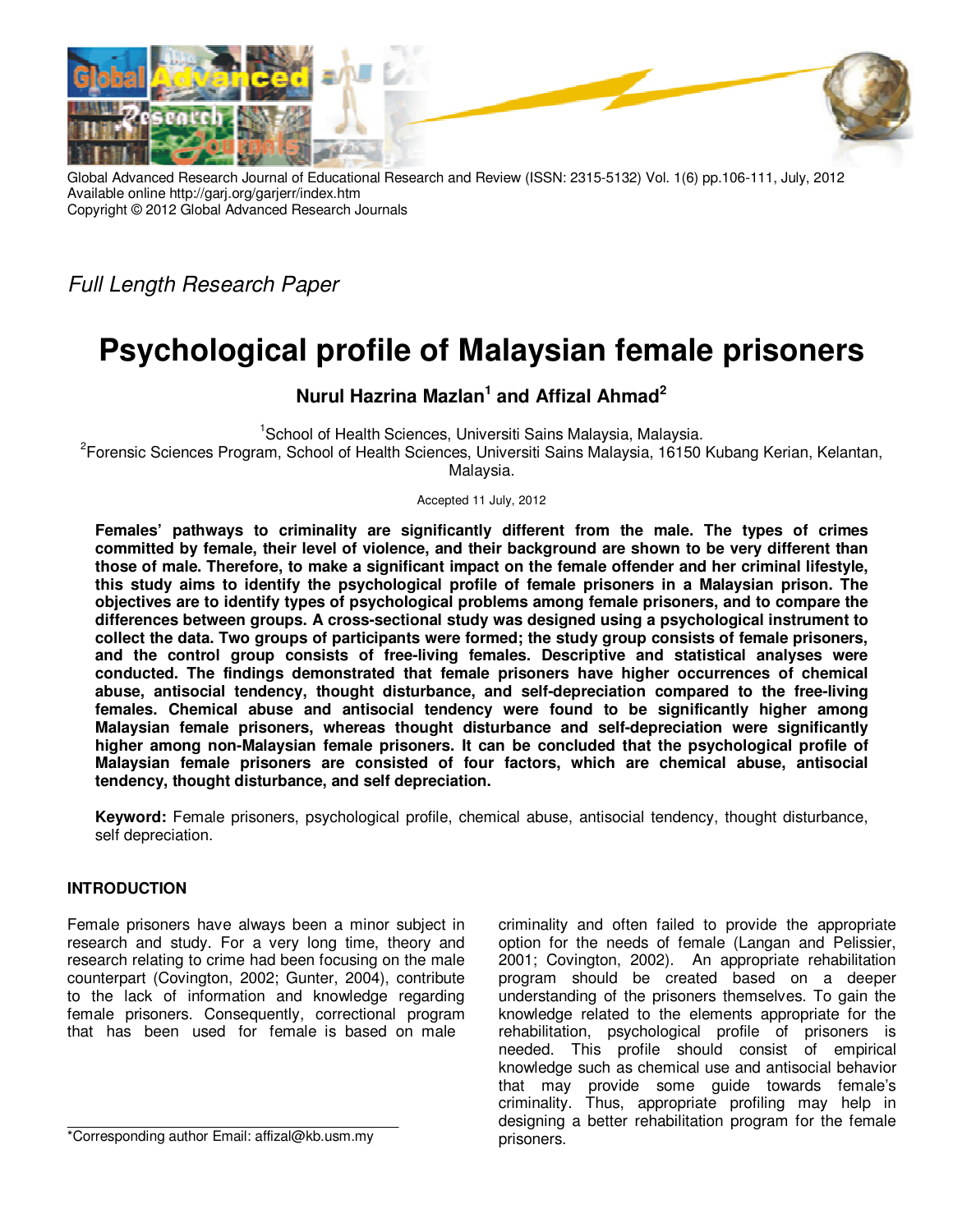The first objective of the current study is to identify types of psychological problems among Malaysian female prisoners. The second objective is to compare the mean difference of chemical abuse, antisocial tendency behavior, thought disturbance, and self-depreciation between groups.

#### **MATERIALS AND METHODS**

#### **Participants**

The current study was designed based on cross-sectional study design. Two groups of participants were formed. The sample sizes were calculated based on two proportion formula, and the participants were selected based on purposive-selective sampling method. The first group is the study group which consists of female prisoners from one prison in Peninsular Malaysia. The study group was further divided into 2 subgroups; Malaysian and non-Malaysian inmates. In the Malaysian subgroup, 46 inmates participated in the study, whereas 88 participants represented the non-Malaysian subgroup. Overall, the number of participants in the study group was 142. The second group is the control group consists of free living females in Kota Bharu, Kelantan (one of the state in Peninsular Malaysia). The number of participants in the control group was 100.

#### **Measure**

Carlson Psychological Survey (CPS). The CPS is a psychometric instrument designed by Carlson (1982) specifically for individuals who offend or are convicted of a crime. The CPS consists of four scales which are chemical abuse, thought disturbance, antisocial tendencies, and self-depreciation. A validity scale was also included for the purpose of validating the respondent test-taking attitude. This instrument contains 50 items with a level four literacy level which is easily understood by respondents. Chemical abuse scale has 9 items, antisocial tendency scale has 16 items, thought disturbance scale has 14 items, and self depreciation scale has 8 items. Three additional items are for validity scale. Each item in the CPS has five responses. The respondent needs to choose one that is most related to themselves. From each response given, a raw score is calculated for each scale by summing up the number of responses. Higher scores would indicate higher tendency for the scale. The CPS provides internal consistency for each scale, which are; chemical abuse = .73, antisocial tendency =  $.82$ , thought disturbance =  $.80$ , and self depreciation =  $.67$ . The test-retest reliability are as followed; chemical abuse =  $.91$ , antisocial tendency = .89, thought disturbance =  $.92$ , and self depreciation =

.87. The reliability test has been validated among offenders' population (Carlson, 1982).

#### **Data Collection**

The data collection took place at the selected prison situated in the Peninsular Malaysia. Prior to the data collection, a brief explanation regarding the purpose of the study was given to the participants. Informed consent forms were distributed to be signed and the participants were assured that they might withdraw from the study at any time during the data collection. Upon their agreement to participate, the CPS was given to each participant and they were asked to complete the instrument within a given time. The participants in the study group answered the instrument in group of five to ten. The data collection for the study group was semi-structured and the researcher had a chance of interacting with the participants but not directly interviewing the participants. The average time taken to answer all the questions was 15 minutes. The completed instrument was returned to the researcher. For the control group, the data collection was done at places preferable by the participants. The participants who volunteered to participate were given the instrument, and asked to return it as soon as they completed the questionnaire. The information was then extracted from the instruments and electronically compiled into systematic data for further analysis.

#### **Analysis**

Following the data collection, all the data were analyzed using Statistical Package for Social Sciences (SPSS) version 19.0. Descriptive statistics was computed for the demographic information and the four scales (chemical abuse, antisocial tendency, thought disturbance, and self depreciation), including the mean and standard deviation. The scores for all scales were divided into three ranges; low, moderate, and high, and the percentage of occurrence were calculated for each range. Subsequently, the analysis proceeded with statistical comparative analysis between the independent variables. The analyses included comparison between the study group and the control group, comparisons between subgroups within the study group, and comparison between convictions in the study group. For the comparative analysis, multivariate analysis of variance (MANOVA) was conducted.

Multivariate analysis of variance (MANOVA) is the extension of univariate analysis of variance to the involvement of multiple dependent variables (Coakes and Steed, 1999). Since the analysis of the current study involved multiple numerical dependent variables (chemical abuse, thought disturbance, antisocial tendency, and self-depreciation), MANOVA was the most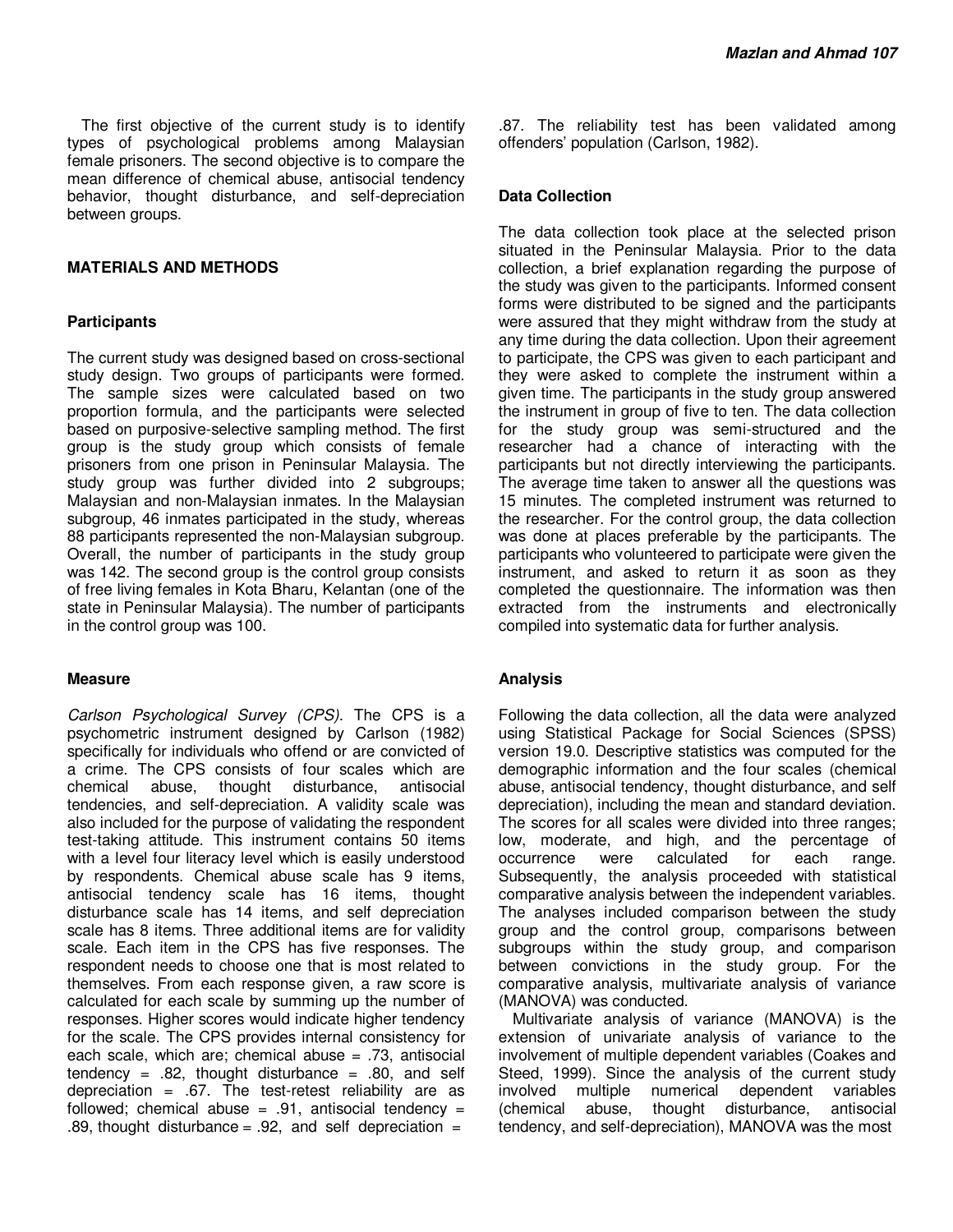| Demographic Information |                       | <b>Study group</b> | <b>Control group</b> |
|-------------------------|-----------------------|--------------------|----------------------|
|                         | Malay                 | 27 (19%)           | 76 (76)              |
|                         | Chinese               | 10 (7%)            | 11(11)               |
| <b>Ethnicity</b>        | Indian                | $8(5.6\%)$         | 13 (13)              |
|                         | Indonesian            | 97 (68.3%)         |                      |
|                         | 20 to 29              | 57 (40.14)         | 64                   |
|                         | 30 to 39              | 46 (32.4)          | 16                   |
| Age                     | 40 to 49              | 34 (23.94)         | 16                   |
|                         | 50 and above          | 5(3.52)            | 4                    |
|                         | Less than 6 months    | 45 (31%)           |                      |
| Length<br>οf            | 6 months to 12 months | 65 (46.5%)         |                      |
| incarceration           | More than 12 months   | 32 (22.5%)         |                      |
|                         | Working               |                    | 45                   |
| <b>Working status</b>   | Not working           |                    |                      |
|                         | Student               |                    | 48                   |

**Table 1.** Summary of demographic information for the participants in the study and control groups

**Table 2.** The summary of scores for each variable in the study and the control groups

| <b>Variables</b>           |           | Study group  | Control group |
|----------------------------|-----------|--------------|---------------|
|                            | Scores:   |              |               |
| <b>Chemical abuse</b>      | $9 - 17$  | 102 (71.8%)  | 98 (98%)      |
|                            | $18 - 25$ | 19 (13.4%)   | $1(1\%)$      |
|                            | $\geq 26$ | 21 (14.8%)   | (1%)          |
|                            | $16 - 29$ | 88 (62%)     | 84 (84%)      |
| <b>Antisocial tendency</b> | $30 - 35$ | $30(21.1\%)$ | 9(9%)         |
|                            | $\geq 36$ | 24 (16.9%)   | (7%)          |
|                            | $14 - 30$ | 73 (51.4%)   | 93 (93%)      |
| <b>Thought disturbance</b> | $31 - 40$ | 62 (43.7%)   | 7(7%)         |
|                            | $\geq 41$ | 7 (4.9%)     |               |
|                            | $8 - 17$  | 41 (28.9%)   | 58 (58%)      |
| Self-depreciation          | $18 - 25$ | 95 (66.9%)   | 38 (38%)      |
|                            | $\geq 26$ | 6(4.2%)      | 4(4%)         |

appropriate statistical tests to process the data. The main objective in using MANOVA is to determine the affect of the independent variable on the multiple dependent variables. The independent variable was the groups, which are the Malaysian, non-Malaysian, and the control groups.

To use MANOVA, there are few assumptions that need to be fulfilled (Coakes and Steed, 1999). The assumptions are sufficient sample sizes, normality, linearity, multicollinearity, and homogeneity of variance. Sufficient sample is determined by the cell sizes, which should exceed 30 for each cell. In the current study, the numbers of cell sizes for all groups were more than 30. To test the normality, the variables were analyzed by using descriptive statistics. Skewness of the variables and any outliers were observed. All variables were found to be normal. For the third assumption, the relationship among all pairs of dependent variables must be assumed as linear (Coakes and Steed, 1999). To test the linearity, scatterplot graphs were plotted to test all dependent variables. The result showed that all dependent variables are linear. Subsequently, the multicollinearity between the dependent variables was checked. No multicollinearity was observed among the variables.

Lastly, the homogeneity of variance was checked during the interpretation of the output. The homogeneity of variance was assessed with the Box's M Test of Equality of Covariance Matrices. All the assumptions were fulfilled, thus the analysis proceeded with the MANOVA test.

# **RESULTS**

## **Demographic information**

In the study group, Indonesian represented the whole non-Malaysia subgroup, whereas Malay ethnic made up the highest percentage of the Malaysian subgroup. The summary of the demographic information for the participants is tabulated in Table 1. Based on the age, majority of the participants in the study group were within the age range of 20 to 29 (40.14%). For the length of incarceration, most were sentenced within six months to 12 months length (46.5%).

Majority of the participants within the control group were Malays (76%), followed by Chinese (11%) and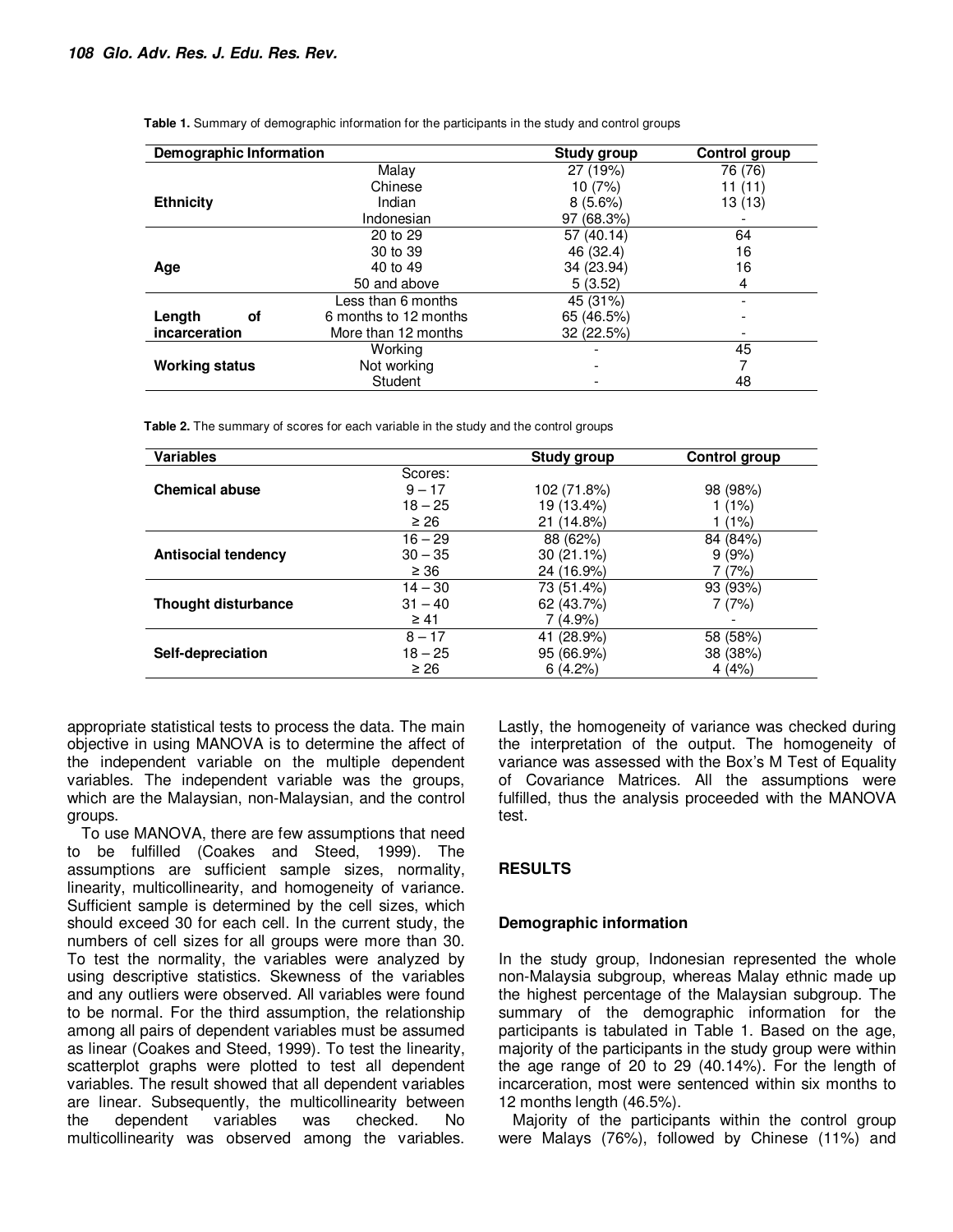**Table 3.** The mean and standard deviation for all variables in the study and control groups.

| <b>Variables</b> | Malaysian subgroup | Non-Malaysian subgroup | Control group |
|------------------|--------------------|------------------------|---------------|
|                  | Mean (SD)          | Mean (SD)              | Mean (SD)     |
| СA               | 23.96 (.66)        | 9.90(.45)              | 9.54(1.41)    |
| AT               | 32.98(.75)         | 26.96 (.52)            | 25.55 (4.88)  |
| TD               | 33.83 (.86)        | 34.47 (.60)            | 25.72 (5.52)  |
| SD               | 19.85 (.54)        | 20.55(.37)             | 17.01 (4.26)  |

**Notes.** CA – chemical abuse, AT – antisocial tendency, TD – thought disturbance, SD – self-depreciation.

**Table 4.** The results of Tests of Between-Subjects Effects.

| Independent | <b>Dependent</b> | <b>Tests of Between-Subjects Effects</b> |                    |        |                  |
|-------------|------------------|------------------------------------------|--------------------|--------|------------------|
| variables   | variables        | df                                       | <b>Mean Square</b> |        | <i>p</i> - value |
| Groups      | CА               |                                          | 3781.65            | 191.66 | < 0.01           |
|             | ΑI               |                                          | 894.42             | 34.88  | < 0.01           |
|             | TD               |                                          | 2146.43            | 63.00  | < 0.01           |
|             | SD               |                                          | 329.92             | 24.70  | < 0.01           |

**Notes**. CA – chemical abuse, AT – antisocial tendency, TD – thought disturbance, SD – self-depreciation.

Indian (13%). As shown in Table 1, the highest numbers of the participants in the control group were within 20 to 29 years old (64%). For working status, most of the respondents were students (48%), followed by working in various occupations (45%).

#### **Descriptive and statistical analysis**

The majority of the participants in the study group scored within low range for all scales, except for self depreciation. For self depreciation, most participants scored within moderate range. The results are shown in Table 2. In the control group, nearly every participant scored within low range for all the scales, except for self depreciation. In self depreciation, a fair number of participants scored within moderate range. In comparison, more participants in the study group scored within moderate and high compared to the control group.

Comparison between means showed that the study group had higher means of all scales compared to the control group. The means and standard deviations for all variables in both groups are tabulated in Table 3. Preliminary, these results demonstrated that the Malaysian subgroup had higher means of chemical abuse and antisocial tendency, whereas the non-Malaysian subgroup had higher means of thought disturbance and self-depreciation compared with the control group. The results were confirmed with the MANOVA test.

The final assumption for MANOVA, the homogeneity of variance was assessed using the output in the Box's M Test of Equality of Covariance Matrices. The test was found not significant ( $p > .05$ ), thus the assumption was fulfilled. Homogeneity of variance was assumed. Mean comparison between the groups demonstrated significant result ( $p < .05$ ), as shown in the output of the Multivariate tests. Thus, there is significant difference between groups on the multiple dependent variables,  $F$  (df, error df) =

55.04 (8, 474),  $p < .001$ , Pillai's Trace = .96.

Consequently, Tests of Between-Subjects Effects was assessed to consider each dependent variable separately. The results were tabulated in Table 4. To reduce a Type I error, Bonferroni correction was applied. The alpha level was set higher according to the Bonferroni correction (.05/4 = .0125). The results showed that all the dependent variables differ significantly across the groups ( $p < .001$ ), indicated that the occurrences of each dependent variables are higher in a group compared to others. The Estimated Marginal Means output was then assessed, confirmed that chemical abuse and antisocial tendency are more likely to occur in Malaysian subgroup, whereas thought disturbance and self-depreciation are more likely to occur in non-Malaysian subgroup.

#### **DISCUSSION**

The current findings showed that four factors, chemical abuse, antisocial tendency, thought disturbance, and selfdepreciation are common among the female prisoner population. Descriptively, female prisoners demonstrated higher occurrence of all factors compared to the freeliving female. In statistical comparison, chemical abuse and antisocial tendency were exhibited significantly among female prisoners, particularly among Malaysian inmates. This finding suggested that chemical abuse and antisocial behavior are particularly high among prisoners, as found in previous studies (Raistrick et al., 1999; Fazel and Danesh, 2002; South, 2007). Thought disturbance and self-depreciation on the other hand showed significance occurrence amongst the non-Malaysian female prisoners. The findings of the current study demonstrated that the prison population has higher a risk of chemical abuse, antisocial tendency, thought disturbance, and self-depreciation compared to the freeliving population (Raistrick et al., 1999; Fazel and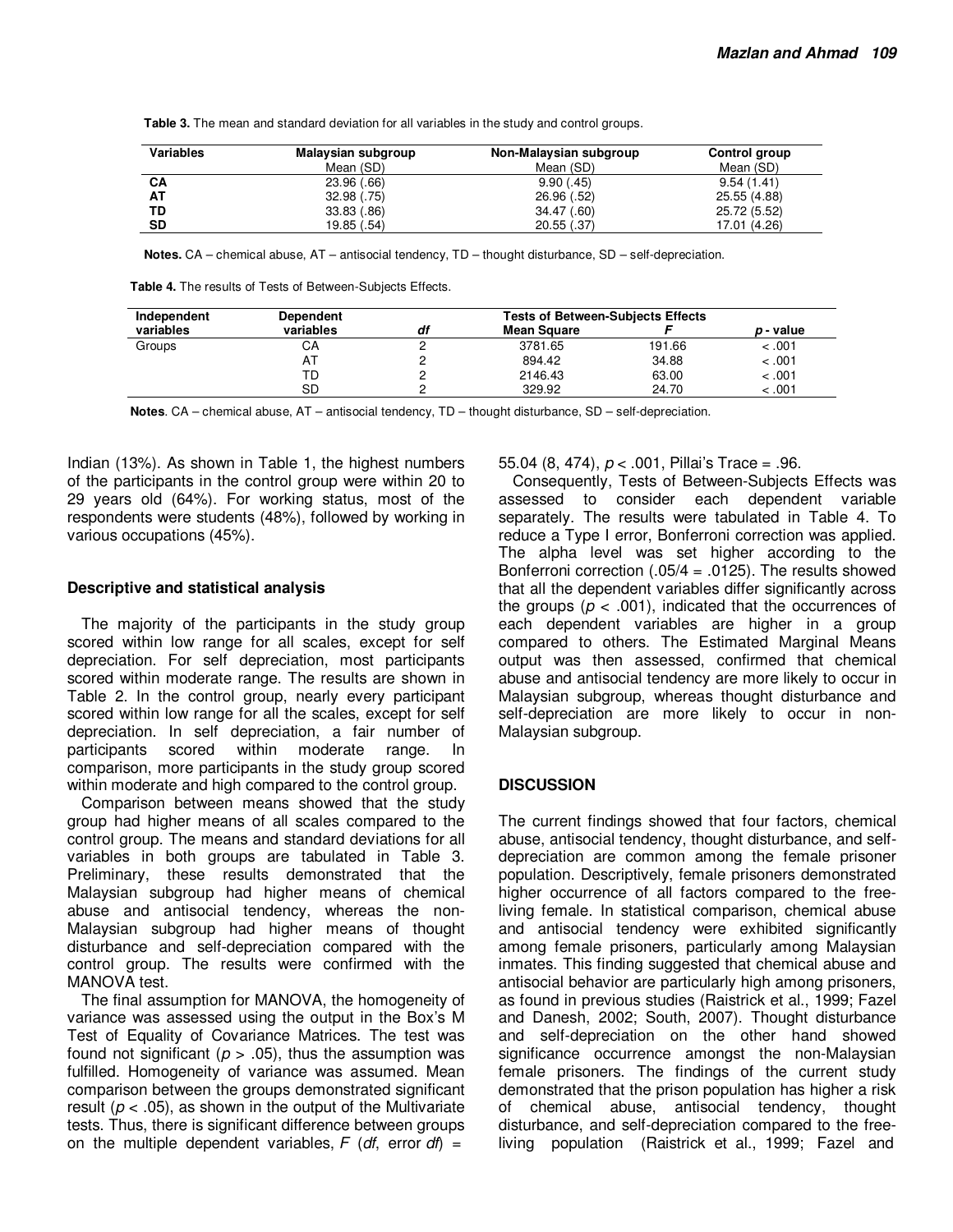Danesh, 2002; South, 2007).The high occurrence of chemical abuse and antisocial tendency amongst the Malaysian i**nmates** suggested positive association between the two factors (Ferguson et al., 1994; Loeber and Keenan, 1994; Robins, 1998). Antisocial behavior has been defined as related to substance dependence and legal problems (Moffit, 2003). The finding of the current study showed that there is a relationship between antisocial behavior and chemical abuse. The high prevalence amongst prisoners showed that antisocial behavior is likely to be related to unlawful behavior as well. Antisocial behavior had been described to include violations of rules and social norms, various forms of aggression, serious patterns of disruptive and aggressive behavior, and lack of guilt (Baker et al., 2007; Lahey, 2007). People with antisocial behavior are more likely to involve in a more serious and violent crime. To illustrate, drug abuser is more likely to involve in property crime (Usman, 2005; South, 2007). There is possibility for a more violent crime such as murder to happen during the commission of said crime if the drug abuser also has antisocial attitude. Example is when there is obstruction during the occurrence of the crime.

The non-Malaysian inmates showed a high occurrence of thought disturbance and self-depreciation compared to the Malaysian inmates. This may indicate that as a group non-Malaysian incarcerated offender have some forms of mental problems. Thought disturbance has been defined as disturbance in the form of thought and may involve confusion, hallucination, and delusion (McGrath, 1991). The type of crime that might be committed by people with thought disturbance is less likely to be a violent crime or property crime. The high prevalence amongst the non-Malaysian subgroup may refer more to disturbance in thought due to pressure being away from home. Selfdepreciation by its nature does not seem to predispose an individual to antisocial related crimes. Selfdepreciation is defined as undervalue of oneself and it is more likely due to the feeling of inferiority and weakness. People with high self-depreciation are more likely to be a victim rather than a criminal.

The free-living females did not show any significant prevalence of all the factors. Comparison of means between the control group and the study group showed that the control group had much lower incidence of all factors, most notably in chemical abuse. This finding suggested that chemical abuse in the free-living females is very low. The means for another three factors; antisocial tendency, thought disturbance, and selfdepreciation among the control group did not differ too much from the study group. These findings suggested that the factors might be present among free-living female but at much lower incidence and are not significant compared to the female inmates.

During the course of the current study, several limitations were identified. The first limitation is the CPS. The CPS is prepared based on studies done in America.

The baseline means and standard deviation are based on such studies. Some of the items in CPS may not be as relevant to the Malaysian environment and there is a possibility that some behavior unique to the Malaysian offending population were excluded. Nevertheless, the current study had successfully produced good results.

In conclusion, the psychological profiles of female prisoners have been successfully generated at the end of this study. The psychological profile is consisted of four factors, which are; chemical abuse, antisocial tendency, thought disturbance, and self depreciation. All factors have been proved to be high amongst the female prisoners, which are very likely to become the factors for a female to commit a crime. This profile shows that prisoners have specific needs for psychological aspects in the rehabilitation program, and should be taken into consideration during the course of the rehabilitation.

#### **ACKNOWLEDGMENT**

Thank you to Universiti Sains Malaysia and USM Fellowship for supporting this study. Thank you to Jabatan Penjara Malaysia for the opportunity to carry out this study. Finally, thank you to all the participants who volunteering to participate in the study.

#### **REFERENCES**

- Baker LA, Jacobson KC, Raine A, Lozano DI, Bezdjian S (2007). Genetic and environmental bases of childhood antisocial behavior: A multi-informant twin study. J. Abnorm. Psychol. 116(2): 219-235.
- Covington S (2002). 'A woman's journey home: Challenges for female offenders and their children.' Institute for Relational Development, US Department of Health and Human Services: Washington, DC, 127- 148.
- Carlson KA (1982). Carlson Psychological Survey manual. Port Huron, Michigan: SIGMA Assessment Systems, Inc.
- Coakes SJ, Steed LG (1999). Multivariate Analysis of Variance (MANOVA). In: SPSS Analysis without Anguish, Version 7.0, 7.5, 8.0 for Windows (pp. 181 – 196). Australia: John Wiley and Sons, Ltd, New South Wales.
- Fazel S, Danesh J (2002). Serious mental disorder in 23 000 prisoners: A systematic review of 62 surveys in. The Lancet. 359: 545-550.
- Ferguson DM, Horwood LJ, Lynskey M (1994). The Childhoods of Multiple Problem Adolescents: a 15-year Longitudinal Study. J. Child Psychol. Psychiat. 35: 1123-1140.
- Gunter TD (2004). Incarcerated women and depression: A primer for the primary care provider. J. Am. Med. Womens Assoc. 59(2): 107- 112.
- Lahey BB (2007). Psychology: An introduction (9th Eds.). New York, NY: The McGraw-Hill Companies.
- Langan NP, Pelissier BMM (2001). Gender differences among prisoners in drug treatment. J. Subst. Abuse. 13: 291-301.
- Loeber R, Keenan K (1994). Interaction between conduct disorder and its comorbid conditions: Effects of age and gender. Clin. Psychol. Rev. 14: 497-523.
- McGrath J (1991). Ordering thoughts on thought disorder. Brit. J. Psychiat. 158: 307-316.
- Moffit TE (2003). Life-course persistent and adolescence-limited antisocial behavior: A 10-year research review and a research agenda. In: Lahey B, Moffit TE, Caspi A (Eds.). The cause of conduct disorder and serious juvenile delinquency (pp. 49-75). New York, NY: